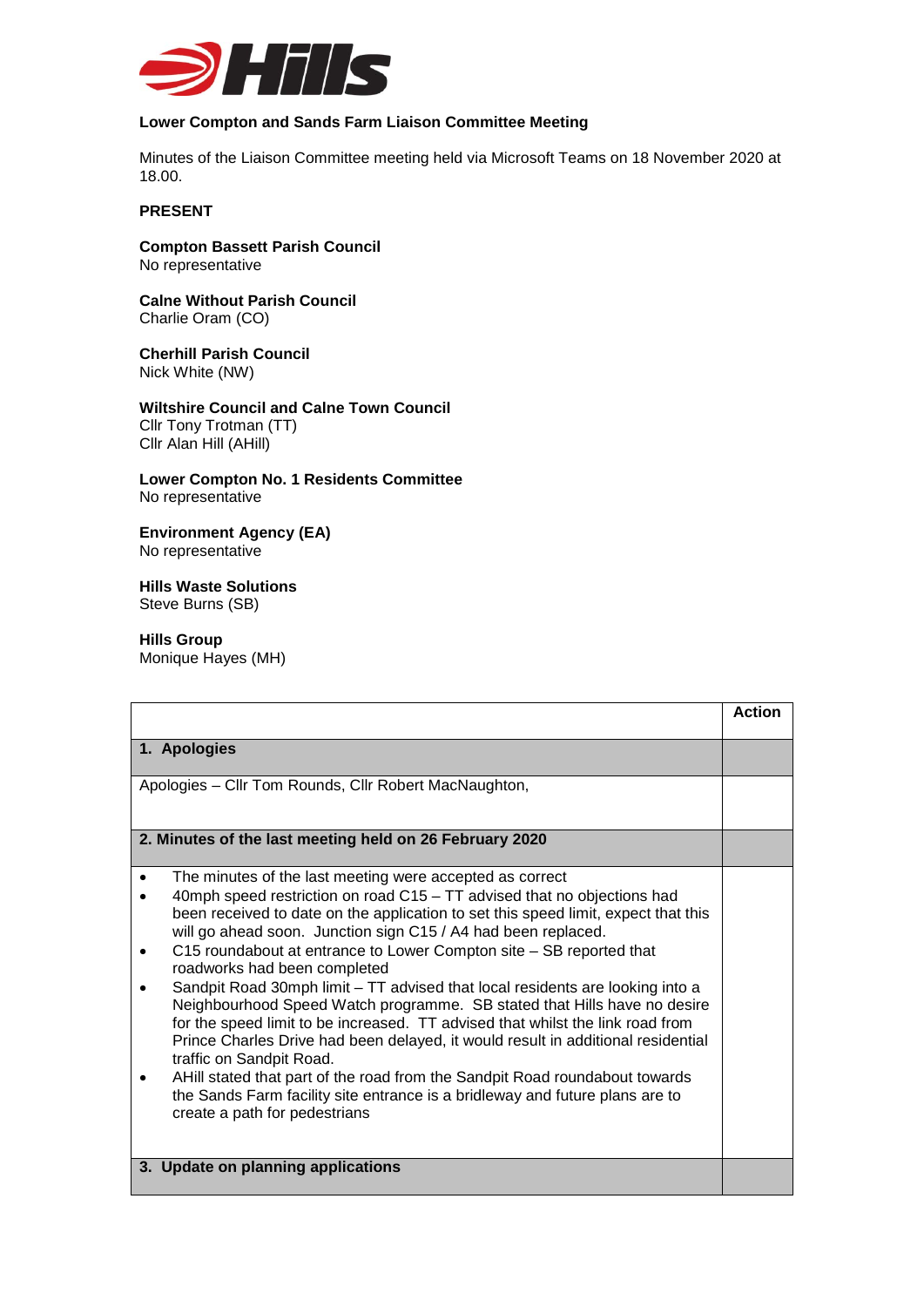| Sands Farm MRF - SB advised that planning permission had been granted to<br>$\bullet$<br>extend the operating hours of the Sands Farm MRF.<br>Energy from Waste facility, Westbury - TT advised that Calne Town Council<br>$\bullet$<br>had resolved to support the NRE planning application<br>Freeth Farm - SB advised that this application had been expected to go to<br>$\bullet$<br>committee in August however the report from the planning officer had not been<br>completed in time and there was no indication at this time as to when it would<br>be tabled for consideration. Post meeting update: This application is<br>scheduled to be heard at Wiltshire Council's Strategic Planning Committee<br>meeting on 2 December 2020                                                                                                                                                                                                                                                                                                                                                                                                    |  |
|--------------------------------------------------------------------------------------------------------------------------------------------------------------------------------------------------------------------------------------------------------------------------------------------------------------------------------------------------------------------------------------------------------------------------------------------------------------------------------------------------------------------------------------------------------------------------------------------------------------------------------------------------------------------------------------------------------------------------------------------------------------------------------------------------------------------------------------------------------------------------------------------------------------------------------------------------------------------------------------------------------------------------------------------------------------------------------------------------------------------------------------------------|--|
| 4. Landfill operations and restoration works update                                                                                                                                                                                                                                                                                                                                                                                                                                                                                                                                                                                                                                                                                                                                                                                                                                                                                                                                                                                                                                                                                              |  |
| SB gave the following update                                                                                                                                                                                                                                                                                                                                                                                                                                                                                                                                                                                                                                                                                                                                                                                                                                                                                                                                                                                                                                                                                                                     |  |
| Landfill:<br>Cell 26b constructed May '20 and filling commenced September '20<br>$\bullet$<br>No cell construction planned for 2021 at present<br>$\bullet$<br>Link Road - working well with minimal maintenance being required. Grading<br>$\bullet$<br>bar and roller have been purchased to use in its maintenance<br>Wheel wash (bath and rumble strip type) installed and operational<br>$\bullet$<br>Operations continued as normal through the national restriction periods and<br>$\bullet$<br>continue to do so                                                                                                                                                                                                                                                                                                                                                                                                                                                                                                                                                                                                                         |  |
| Concrete Pad:<br>Municipal/C&I waste - during September '20 Lakeside undertook its planned 4<br>week shutdown period for maintenance. During this period, waste was<br>maximised to MBT, but to ensure compliance with the site permit waste was<br>also transferred to landfill. Also, w/c 16/11/20 the MBT has undertaken a<br>weeklong planned shutdown, which has meant more waste has been diverted<br>to Lakeside, with additional waste being temporarily sent to landfill.<br>Plasterboard – continues to be exported to a third party reprocessor<br>٠<br>Skip Sorting – ongoing with the removal of hardcore, wood and metals. The<br>$\bullet$<br>screening of sorted waste is also being undertaken to remove fine prior to<br>landfilling waste<br>Street Sweepings - Export to a third party reprocessor is ongoing and<br>tonnages exported are being varied dependant on tonnages on site<br>With the moving of the MRF from Lower Compton to Sands Farm and the<br>subsequent moving of the municipal/C&I and green waste into the MRF later this<br>year, operations on the pad are under review and alterations will be made. |  |
| Complaints/Compliments:<br>March '20<br>2 x litter on road to A4<br>$\circ$<br>1 x odour complaint – believed to be from garden waste / concrete pad<br>$\circ$<br>2 x litter along cycle track - due to high winds<br>$\circ$<br>April '20 - None<br>May $20 - None$<br>June '20 - None<br>July '20                                                                                                                                                                                                                                                                                                                                                                                                                                                                                                                                                                                                                                                                                                                                                                                                                                             |  |
| 1 x gate open on cycle track<br>$\circ$<br>1 x dead sheep in field<br>$\circ$<br>August '20<br>٠<br>2 x odour – believed to be from garden waste / concrete pad<br>O                                                                                                                                                                                                                                                                                                                                                                                                                                                                                                                                                                                                                                                                                                                                                                                                                                                                                                                                                                             |  |
| September '20 - None<br>٠<br>October '20 - 1 x spill of ready mixed concrete on junction C15 / A4                                                                                                                                                                                                                                                                                                                                                                                                                                                                                                                                                                                                                                                                                                                                                                                                                                                                                                                                                                                                                                                |  |
| AHill reported that he has received positive feedback from local residents on the<br>fact that waste and recycling services had been maintained during the national<br>restrictions.                                                                                                                                                                                                                                                                                                                                                                                                                                                                                                                                                                                                                                                                                                                                                                                                                                                                                                                                                             |  |
| 5. Green waste and woodchipping update                                                                                                                                                                                                                                                                                                                                                                                                                                                                                                                                                                                                                                                                                                                                                                                                                                                                                                                                                                                                                                                                                                           |  |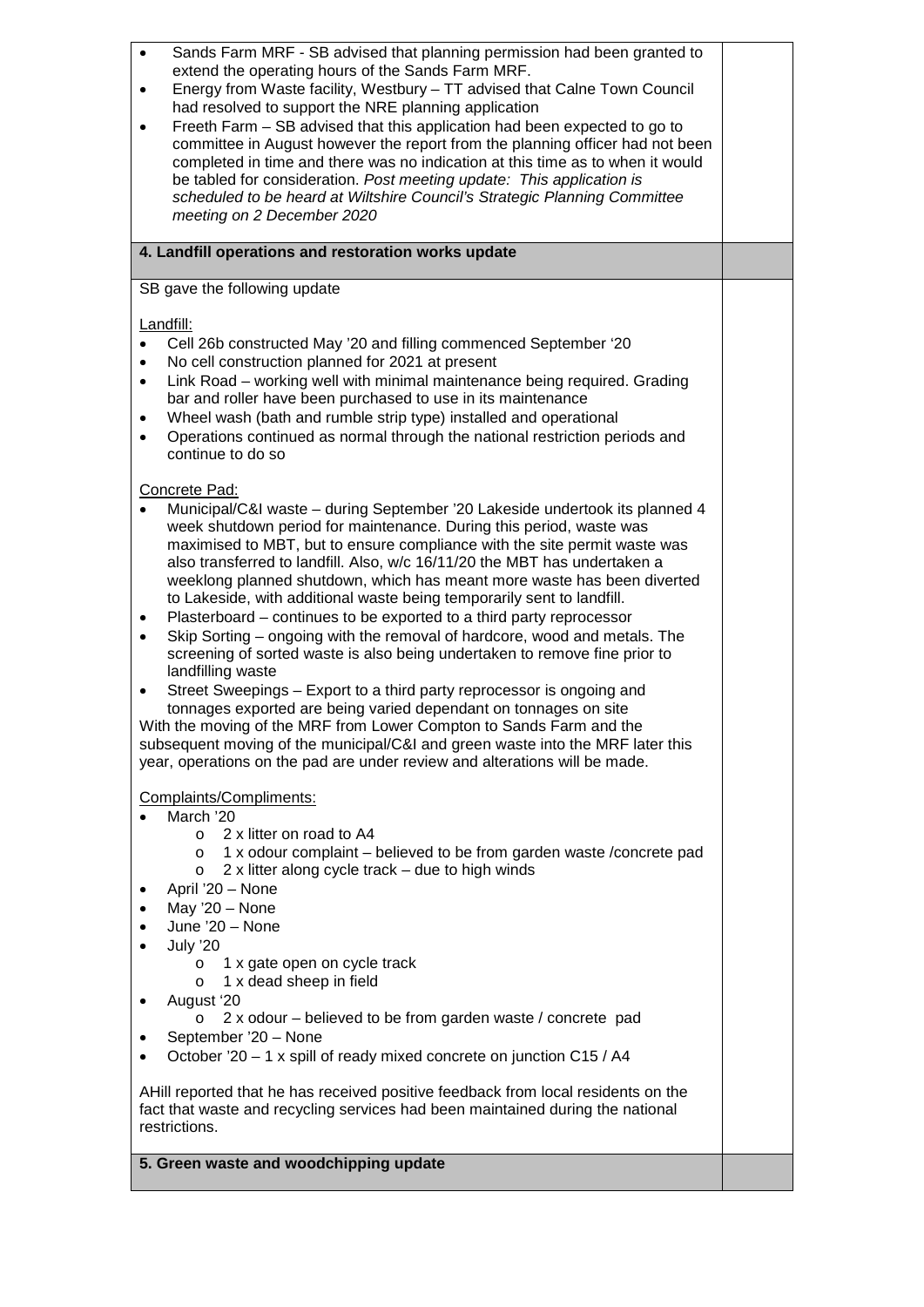| Wood - Both A and C-grade wood continues to be exported to reprocessors,<br>$\bullet$<br>with shredded A-grade wood also being used on site under exemption for the                                                                                                                                                                                                                                                                                                                                                                                                                                                                                                                                                                                                                                                                                                                                                                                                                  |              |
|--------------------------------------------------------------------------------------------------------------------------------------------------------------------------------------------------------------------------------------------------------------------------------------------------------------------------------------------------------------------------------------------------------------------------------------------------------------------------------------------------------------------------------------------------------------------------------------------------------------------------------------------------------------------------------------------------------------------------------------------------------------------------------------------------------------------------------------------------------------------------------------------------------------------------------------------------------------------------------------|--------------|
| construction of tracks on capped areas<br>Green waste - stock levels have been kept low on site, with exports to<br>Parkgate continuing                                                                                                                                                                                                                                                                                                                                                                                                                                                                                                                                                                                                                                                                                                                                                                                                                                              |              |
| 6. Recycling operations update                                                                                                                                                                                                                                                                                                                                                                                                                                                                                                                                                                                                                                                                                                                                                                                                                                                                                                                                                       |              |
|                                                                                                                                                                                                                                                                                                                                                                                                                                                                                                                                                                                                                                                                                                                                                                                                                                                                                                                                                                                      |              |
| SB briefed the meeting on how the national restrictions due to Coronavirus had<br>changed the nature of waste and recycling resulting in significantly higher<br>volumes of material and this resulted in the need to extend the operating hours<br>of the MRF which had subsequently been consented.<br>SB confirmed that the Porte Marsh facility is no longer operational.<br>$\bullet$<br>SB gave details of the works being undertaken at Lower Compton to convert<br>$\bullet$<br>the existing MRF into a transfer station where municipal residual waste and<br>green waste that is currently placed on the concrete pad will in future be stored<br>internally. Works have begun to remove the existing MRF equipment, install<br>roller shutter doors, extraction fans and odour management systems. CO<br>enquired about the operating hours and SB advised these will be unchanged.                                                                                       |              |
| 7. Aggregate and concrete operations update                                                                                                                                                                                                                                                                                                                                                                                                                                                                                                                                                                                                                                                                                                                                                                                                                                                                                                                                          |              |
| SB advised that there is minimal aggregates activity on the site with limited<br>$\bullet$<br>stocks of sand being imported from Oxfordshire for meet local demand.<br>Concrete operations are running normally.<br>$\bullet$<br>CO stated that the ready mixed concrete spill that he had reported was cleaned<br>٠<br>up straight away and passed on his thanks for this                                                                                                                                                                                                                                                                                                                                                                                                                                                                                                                                                                                                           |              |
| 8. Transport management plan                                                                                                                                                                                                                                                                                                                                                                                                                                                                                                                                                                                                                                                                                                                                                                                                                                                                                                                                                         |              |
| MH gave an update on the transport management plan and reported back on<br>$\bullet$<br>the actions taken in response to complaints received.<br>AHill stated that positive feedback had been received from local residents<br>٠<br>regarding the Calne Traffic Management Plan / internal link road and the fact<br>that Hills had been enforcing the rules.<br>MH gave details on an issue being encountered where Google Maps shows<br>the internal link road as a route to access the household recycling centre at<br>Lower Compton from Oxford Road. MH confirmed that this has been reported<br>to Google and Hills awaits a response.<br>Members suggested that signage at the Sands Farm site state 'no access to<br>$\bullet$<br>household recycling centre'<br>AHill requested that Hills write to local Town and parish councils with details<br>for publication in local magazines to remind residents that it is a private road<br>with no access to private vehicles. | <b>HILLS</b> |
| 9. Any other business                                                                                                                                                                                                                                                                                                                                                                                                                                                                                                                                                                                                                                                                                                                                                                                                                                                                                                                                                                |              |
| <b>Landfill traffic volumes</b><br>TT asked if landfill traffic volumes would decrease if the proposed energy from<br>waste plant gained planning permission. SB explained that bulky waste<br>(mattresses / furniture) will continue to be landfilled as this material is not suitable<br>for an energy from waste plant unless it is [treated] in some way and this could be<br>considered by Hills in the future. Landfilling of residual waste is also required<br>when the Lakeside EfW plant is 'off-line'                                                                                                                                                                                                                                                                                                                                                                                                                                                                     |              |
| Site visit<br>MH to make arrangements for a site visit for NW.                                                                                                                                                                                                                                                                                                                                                                                                                                                                                                                                                                                                                                                                                                                                                                                                                                                                                                                       | <b>HILLS</b> |
| 10. Date of next meeting                                                                                                                                                                                                                                                                                                                                                                                                                                                                                                                                                                                                                                                                                                                                                                                                                                                                                                                                                             |              |